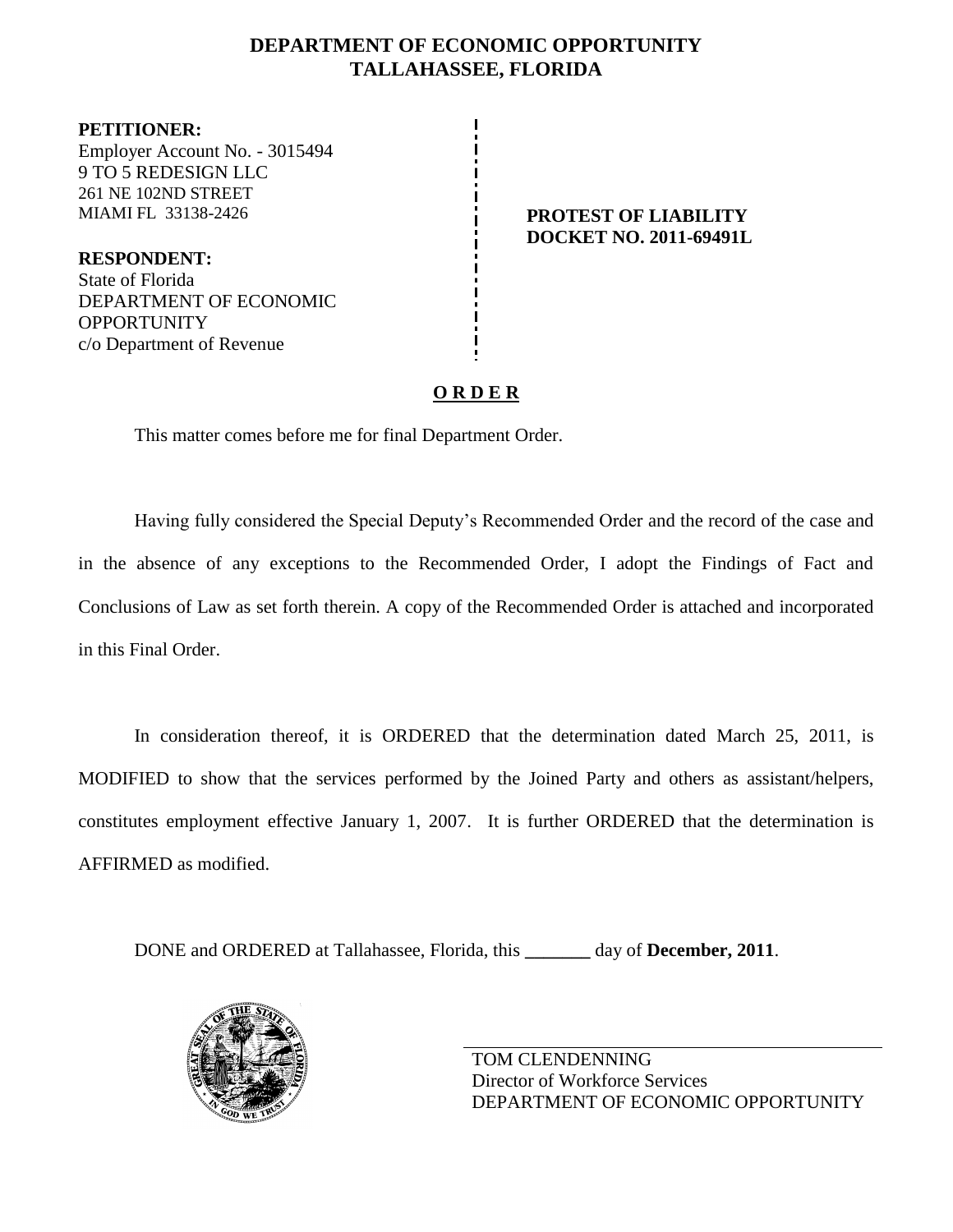# **AGENCY FOR WORKFORCE INNOVATION Unemployment Compensation Appeals**

MSC 344 CALDWELL BUILDING 107 EAST MADISON STREET TALLAHASSEE FL 32399-4143

## **PETITIONER:**

Employer Account No. - 3015494 9 TO 5 REDSIGN LLC 261 NE 102ND STREET MIAMI FL 33138-2426

### **PROTEST OF LIABILITY DOCKET NO. 2011-69491L**

#### **RESPONDENT:** State of Florida

Agency for Workforce Innovation c/o Department of Revenue

# **RECOMMENDED ORDER OF SPECIAL DEPUTY**

TO: Deputy Director, Director, Unemployment Compensation Services Agency for Workforce Innovation

This matter comes before the undersigned Special Deputy pursuant to the Petitioner's protest of the Respondent's determination dated March 25, 2011.

After due notice to the parties, a telephone hearing was held on July 18, 2011. The Petitioner's accountant and owner appeared and testified at the hearing. The Joined Party appeared and testified on his own behalf. A tax specialist II appeared and testified on behalf of the Respondent.

The record of the case, including the recording of the hearing and any exhibits submitted in evidence, is herewith transmitted. Proposed Findings of Fact and Conclusions of Law were not received.

# **Issue:**

Whether services performed for the Petitioner by the Joined Party and other individuals constitute insured employment pursuant to Sections 443.036(19), 443.036(21); 443.1216, Florida Statutes, and if so, the effective date of the liability.

# **Findings of Fact:**

- 1. The Petitioner is a limited liability company formed in May or June of 2006, for the purpose of running a real estate staging and interior design business. The Petitioner filed as a corporation for federal tax purposes.
- 2. The Petitioner has two managing members or officers. One of the officers provides services for the Petitioner. The officer has not received compensation for services. Petitioner funds have not been used for any personal expenses or bills of the officers.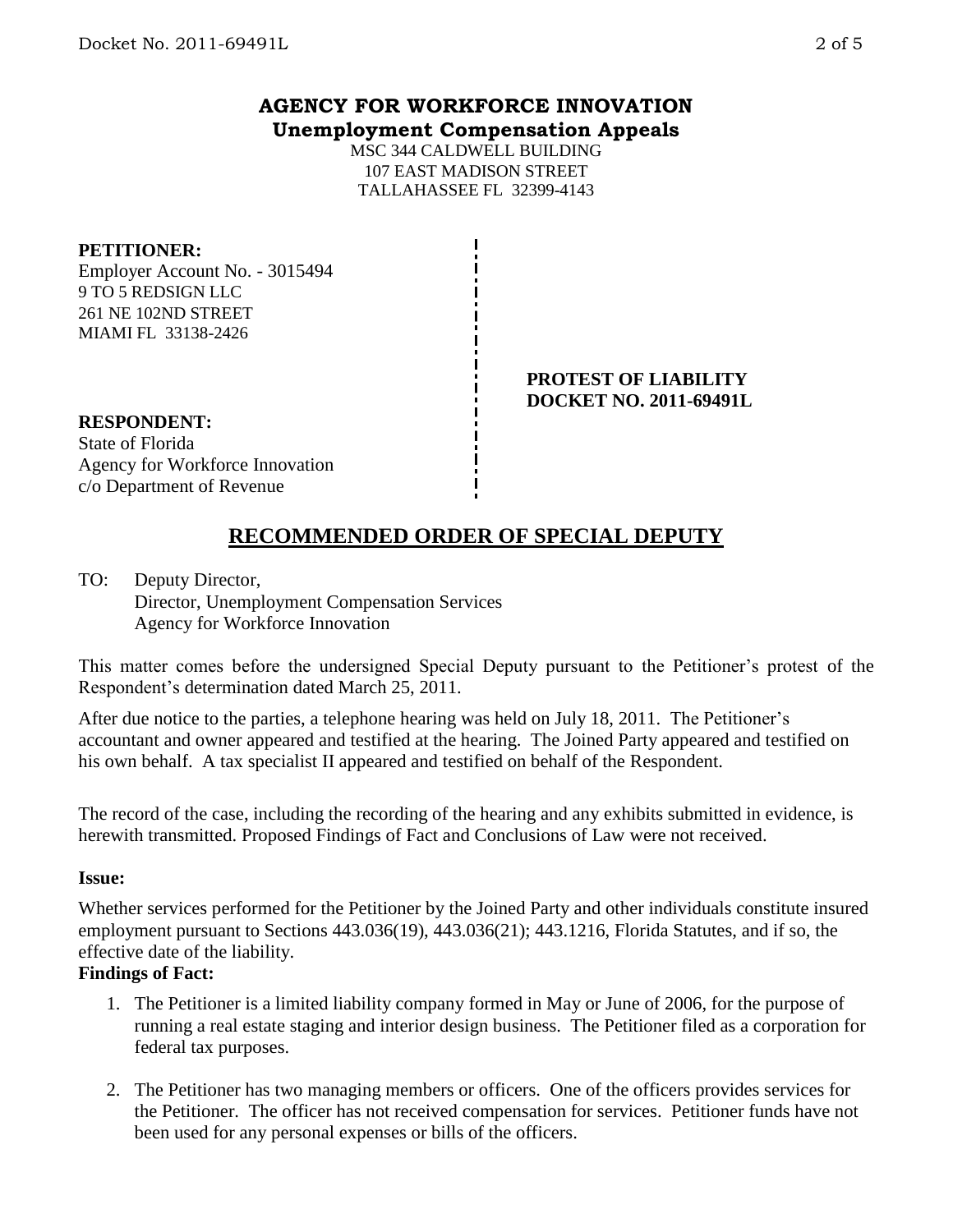- 3. The Joined Party provided services for the Petitioner from October 11, 2006, through on or about January 19, 2011. There was no written contract between the parties.
- 4. The Joined Party worked on an 'as needed' basis for the Petitioner. The Petitioner would contact the Joined Party when work was available. The Joined Party would be informed when and where the work should be performed. The Joined Party could refuse work.
- 5. At the work site, the Petitioner would initially evaluate each room. The Joined Party would then be instructed to clear the room of furnishings and other contents. The Petitioner would then decide upon a new look or design for each room. The Joined Party would be expected to implement the new look or design to the Petitioner's specifications. The work included placing furniture and hanging artwork.
- 6. The Joined Party was not expected to redo defective work without pay.
- 7. The Joined Party was paid at the conclusion of each job. The Joined Party was paid an hourly rate. The Joined Party was initially paid \$20 per hour. The Petitioner reduced the Joined Party's pay to \$15 per hour during the term of service.
- 8. The Joined Party used basic hand tools for the work. The hand tools were provided by the Petitioner. The Joined Party also used boxes and packing materials supplied by the client.
- 9. The Joined Party did not have his own business.

# **Conclusions of Law:**

- 10. The issue in this case, whether services performed for the Petitioner constitute employment subject to the Florida Unemployment Compensation Law, is governed by Chapter 443, Florida Statutes. Section 443.1216(1)(a)2., Florida Statutes, provides that employment subject to the chapter includes service performed by individuals under the usual common law rules applicable in determining an employer-employee relationship.
- 11. The Supreme Court of the United States held that the term "usual common law rules" is to be used in a generic sense to mean the "standards developed by the courts through the years of adjudication." United States v. W.M. Webb, Inc., 397 U.S. 179 (1970).
- 12. The Supreme Court of Florida adopted and approved the tests in 1 Restatement of Law, Agency 2d Section 220 (1958), for use to determine if an employment relationship exists. See Cantor v. Cochran, 184 So.2d 173 (Fla. 1966); Miami Herald Publishing Co. v. Kendall, 88 So.2d 276 (Fla. 1956); Magarian v. Southern Fruit Distributors, 1 So.2d 858 (Fla. 1941); see also Kane Furniture Corp. v. R. Miranda, 506 So.2d 1061 (Fla. 2d DCA 1987).
- 13. Restatement of Law is a publication, prepared under the auspices of the American Law Institute, which explains the meaning of the law with regard to various court rulings. The Restatement sets forth a nonexclusive list of factors that are to be considered when judging whether a relationship is an employment relationship or an independent contractor relationship.
- 14. 1 Restatement of Law, Agency 2d Section 220 (1958) provides:
	- (1) A servant is a person employed to perform services for another and who, in the performance of the services, is subject to the other's control or right of control.
	- (2) The following matters of fact, among others, are to be considered:
		- (a) the extent of control which, by the agreement, the business may exercise over the details of the work;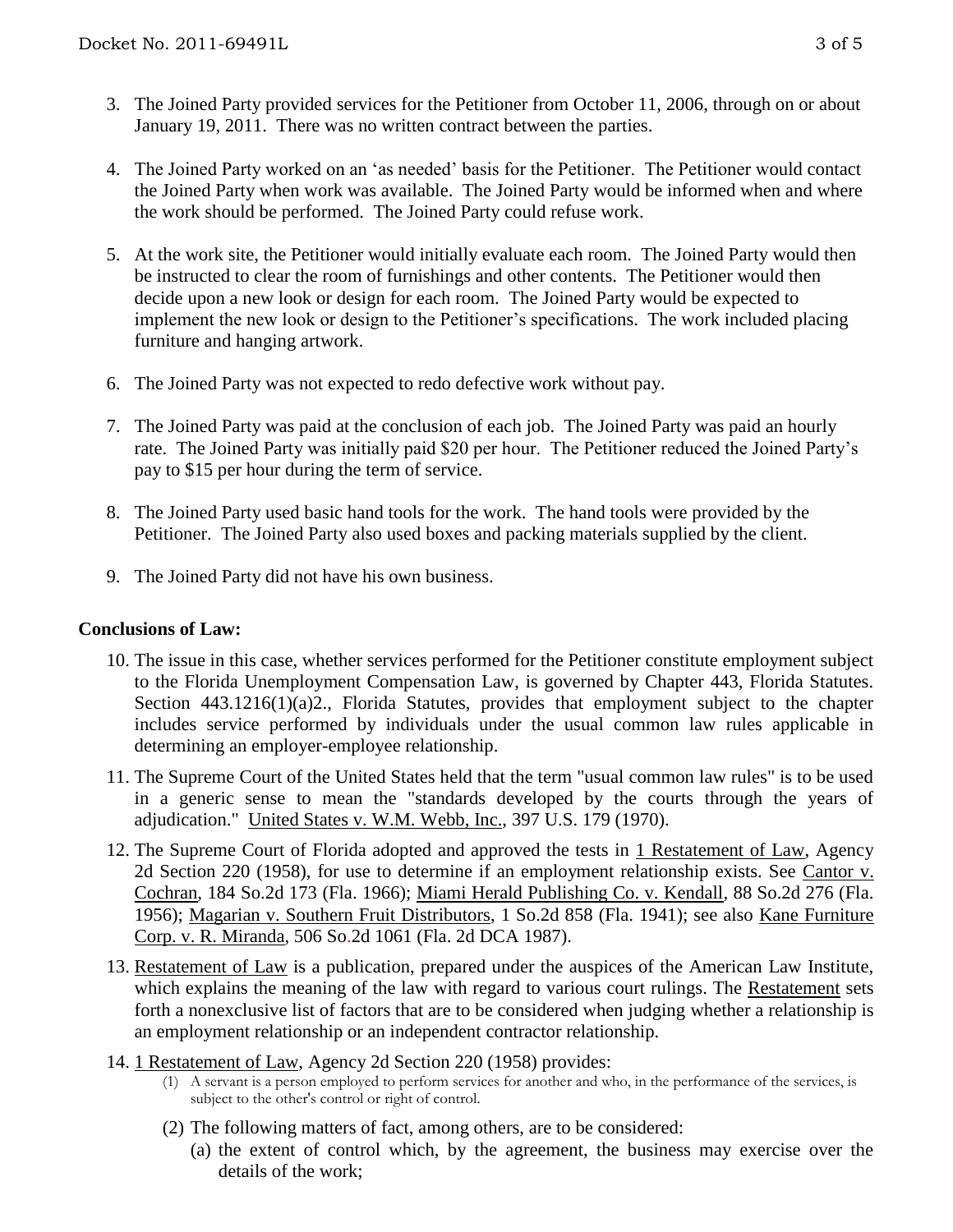- (b) whether or not the one employed is engaged in a distinct occupation or business;
- (c) the kind of occupation, with reference to whether, in the locality, the work is usually done under the direction of the employer or by a specialist without supervision;
- (d) the skill required in the particular occupation;
- (e) whether the employer or the worker supplies the instrumentalities, tools, and the place of work for the person doing the work;
- (f) the length of time for which the person is employed;
- (g) the method of payment, whether by the time or by the job;
- (h) whether or not the work is a part of the regular business of the employer;
- (i) whether or not the parties believe they are creating the relation of master and servant;
- (j) whether the principal is or is not in business.
- 15. Comments in the Restatement explain that the word "servant" does not exclusively connote manual labor, and the word "employee" has largely replaced "servant" in statutes dealing with various aspects of the working relationship between two parties. In Department of Health and Rehabilitative Services v. Department of Labor & Employment Security, 472 So.2d 1284 (Fla. 1<sup>st</sup> DCA 1985) the court confirmed that the factors listed in the Restatement are the proper factors to be considered in determining whether an employer-employee relationship exists. However, in citing La Grande v. B&L Services, Inc., 432 So.2d 1364, 1366 (Fla.  $1<sup>st</sup> DCA$  1983), the court acknowledged that the question of whether a person is properly classified an employee or an independent contractor often cannot be answered by reference to "hard and fast" rules, but rather must be addressed on a case-by-case basis.
- 16. The evidence presented in this case reveals that the Petitioner exercised control over when and how the work was performed. While the time at which the work must be performed may be dictated by the client, the requirements are passed on to the Joined Party through the Petitioner. The Petitioner determined exactly what needed to be moved in a given room and exactly where it needed to be positioned.
- 17. The work performed by the Joined Party for the Petitioner did not require a great deal of skill or training. The work consisted of boxing, moving furniture, and hanging art.
- 18. The Petitioner supplied the hand tools needed to perform the work. The Joined Party was not required to supply any tools or materials for the work.
- 19. The Joined Party performed services for the Petitioner for a period of over four years. Such a length of time is not indicative of the temporary nature implicit in an independent contractor relationship. It tends to indicate a more permanent relationship.
- 20. The Joined Party was paid an hourly rate. Such a method of pay tends to be associated with an employer-employee relationship. The Petitioner maintained control over the rate of pay and reduced the rate of pay during the relationship between the parties.
- 21. The work performed by the Joined Party in assisting and helping the Petitioner in the Petitioner's staging business was a part of the regular business of the Petitioner.
- 22. The Joined Party believed that he was an employee.
- 23. The Joined Party did not have his own business.
- 24. A preponderance of the evidence presented in this case reveals that the Petitioner established sufficient control over the Joined Party as to create an employer-employee relationship between the parties.